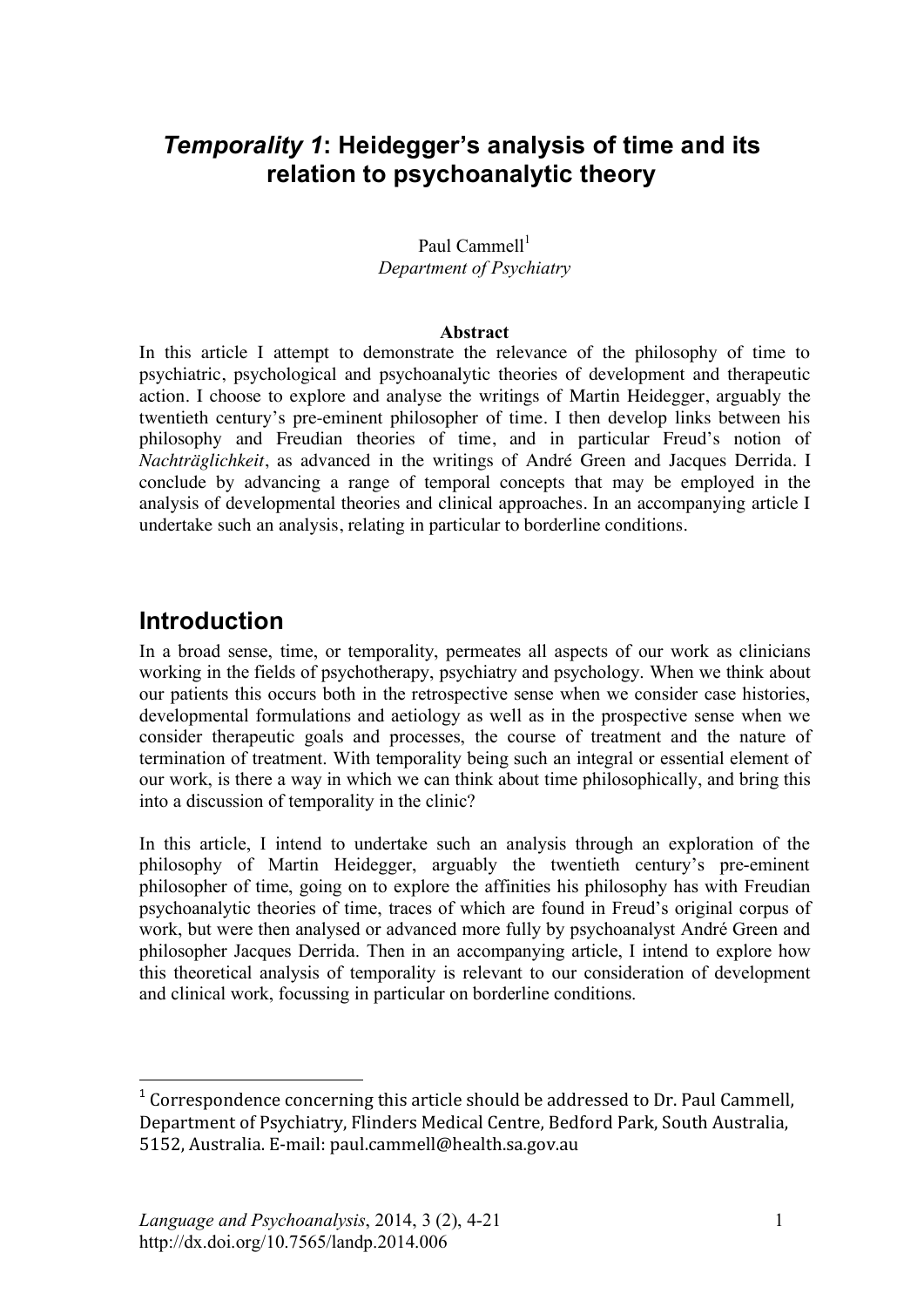### *Heideggers' Philosophy*

Martin Heidegger's philosophy has been increasingly noted to have many affinities and relations with psychodynamic theory, psychotherapy and psychoanalysis. Later in his career, Heidegger (1959-1969) himself held the Zollikon Seminar regularly for over ten years with a group of psychiatrists and psychoanalysts in Switzerland. In these seminars Heidegger approached the task of elaborating the implications of his thought (the ontological, phenomenological and hermeneutic standpoints) for clinicians. Alongside this, his ideas were separately developed and adapted by Ludwig Binswanger and Medard Boss into schools of existential psychoanalysis (Binswanger, 1963; Boss, 1963, 1979). Heidegger (1959-1969) himself critically responded to this and elaborated what are some of the philosophical difficulties in building a systematic clinical approach (in a clinicalscientific domain) from his own philosophical approach, which is concerned with different questions to do with broader philosophical domains such as ontology, phenomenology and hermeneutics.

The question then becomes how philosophical ideas can be brought into dialogue with, or influence, thinking in a different though related clinical domain. There is already a precedent of this having occurred more broadly with Heideggerian philosophy and the clinical domain of psychoanalysis: Herman Lang (1997), for example, trained under Hans-Georg Gadamer (one of Heidegger's principle followers) and wrote about Heideggerian and Lacanian conceptualizations of language and the unconscious; and Hans Loewald (1978, 1980), a student of Heidegger in the 1930s, and subsequently a preeminent North American psychoanalyst, wrote in an apparently orthodox Freudian style which nevertheless shows obvious influences from his hermeneutic and phenomenological training. In the writings of both of these thinkers, one can see the influences that Heidegger's form of hermeneutic stance can have in its application to a clinical field. There are also representatives of the intersubjective, interpersonal and relational schools, such as Orange, Stolorow and Atwood (for example see Stolorow 2002 and 2007; Stolorow, Atwood and Orange, 2002; and Stolorow, Orange and Atwood, 2001) as well as other analytic thinkers with philosophical training or interests, such as William Richardson, Louis Sass, Alan Bass and André Green, who have drawn reference to Heidegger's work and other thinkers of the hermeneutic tradition. And, finally, there are those philosophers who have either advanced a hermeneutic orientation and then engaged with the fields of psychoanalysis, psychotherapy and psychiatry (for example Hans Georg Gadamer and Paul Ricoeur), or have developed their own orientation that has then been related to these fields at the same time as being related to but distinguished from Heidegger's work (for example Jacques Derrida and Emmanuel Levinas).

With the benefit of all of these vantage points, the discussion below will attempt to elucidate a hermeneutic frame or perspective from which to approach the theoretical and clinical domain of borderline experience. This will first involve an elaboration of aspects of Heidegger's (1928) early writing, and in particular, his ideas around time and temporality.

Heidegger's own methodology was developed from two disciplines: the first being *hermeneutics* (loosely, the study of methods of interpretation, originally of scripture and other texts, but broadened to any form of human actions, utterances or practices amenable to understanding); and the second being *phenomenology* (loosely the study of one's immediate perceptions and experiences). His early principle work *Being and Time* (1928) was the beginning part of an enormous project aimed at a general theory of Being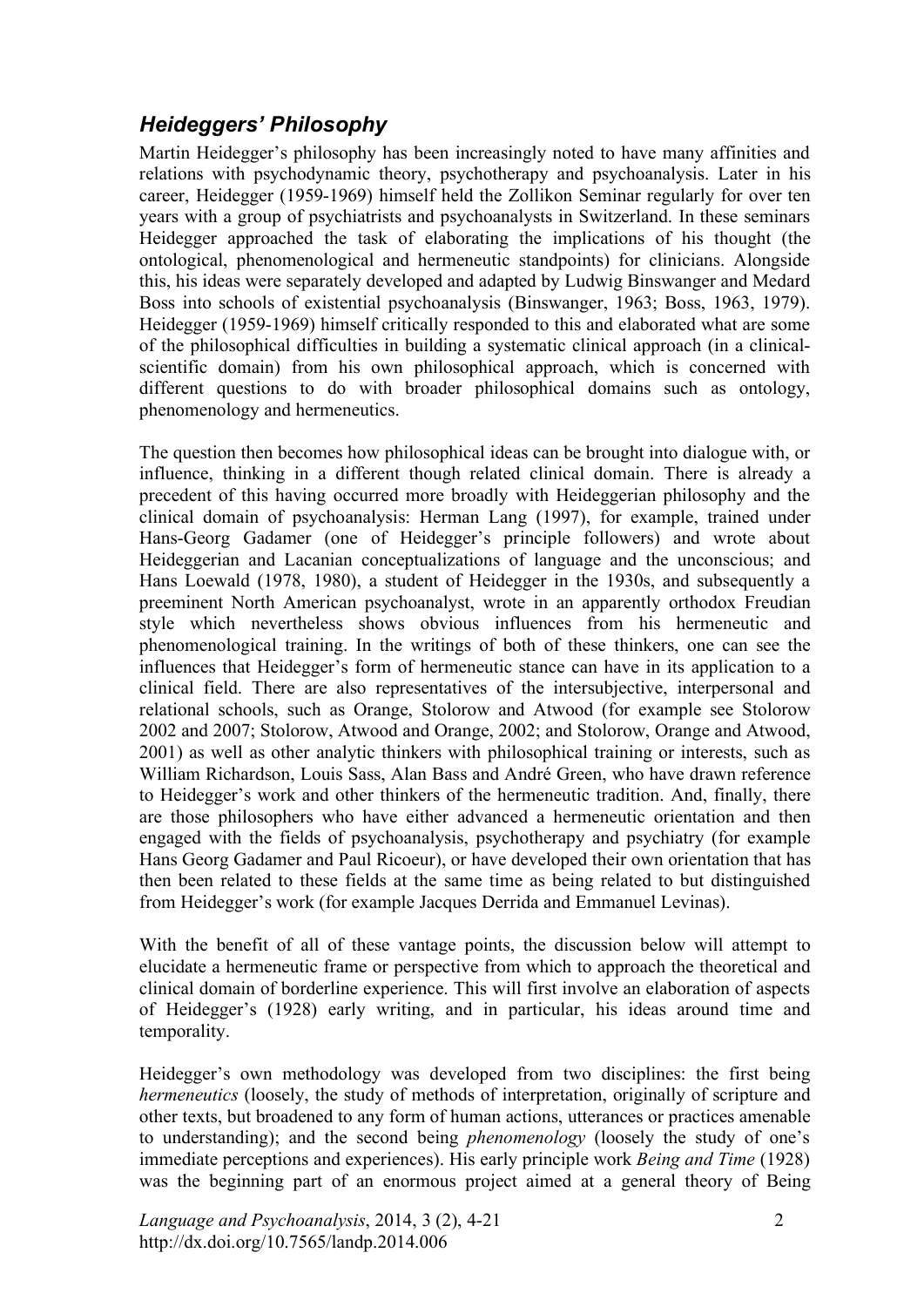(*ontology*) which began with an exploration of the specific nature of the existence of human beings. What is significant for us, here, is that Heidegger, along with other eminent contemporaries such as Merleau-Ponty and Wittgenstein, elaborated a type of framework that undermines any decontextualized, individualistic notion of the self seen as a discrete autonomous agent, who divorced from the world processes the data of experience (perception, interaction with others) in a representational, algorithmic way. Heidegger's notion of *Dasein* (literally "being-there") and being-in-the-world indicates our irreducible and unsurpassable "embeddedness" in a concrete and contingent "life world"—we are always already in the world, practically immersed in the necessities and activities of life as an existential project into which we are thrown as finite beings. It is an inescapable context in which our being is already shared with others, housed in language, immersed in time within the horizon of death. In this context, our being, our self, is always an issue for us. But it is only from within this context that as selves we may begin to attempt to understand or explain who or what we are. This context is a background we can never fully master as we are always already a part of it. Heidegger holds that we exist within this context or horizon of being with an implicit understanding or what he might call a *pre-understanding* of how to go about things, with at the same time the possibility of explaining or explicitly understanding the nature of our being something which is furthest away from us.

Heidegger's exploration, with Nietzsche before him, of this notion of an existential limit, and the idea of self-estrangement and an opaque background to our being, I believe, is significant for our understanding of selfhood as clinicians. It has a bearing upon how we think about dimensions of the self that are implied in notions like the Unconscious. It also has a bearing upon how we can think about all of these concrete and very real elements of existence involved in the rich spectrum of our affective, interpersonal and embodied experiences. Now Heidegger affirms that all of these elements of existence are intrinsically *temporal* and to understand this we need to explore his project of *Being and Time* (1928) in some more depth.

#### *Heidegger's Hermeneutic Ontology*

Heidegger opens his foundational work *Being and Time* (1928) by referring to the entire history of philosophy as a "forgetting" of the "question of Being". In talking about this "forgetting", Heidegger (1928) is referring to philosophical thought from Plato and Aristotle onwards but is also including the modern scientific disciplines that emerged out of metaphysics in the seventeenth century and subsequent humanistic disciplines such as psychology and anthropology. Heidegger's project begins with an attempt to recover this "question of Being"—find an opening or a clearing in which to think about Being again. This will require a methodology of interpretation, a hermeneutic method, which will involve partly reading what has become omitted or hidden in philosophical discourse (but somehow remained implicit to it) in order to reveal it and allow it to be openly apprehended. The other element of his method of approaching the "question of Being" for Heidegger will be *phenomenological* insofar as it concentrates on what is experientially immediate and apparently self-evident to all of us. It is governed by phenomenology's principle of principles - the principle of presence and of the presence in self-presence, such as it is manifested in the Being that we ourselves are (our experience of what seems self-evident including our self awareness or self-consciousness). It is this proximity of Being to itself, and our questioning of Being to our own Being, that intervenes in Heidegger's choice or deduction of the exemplary form of Being for his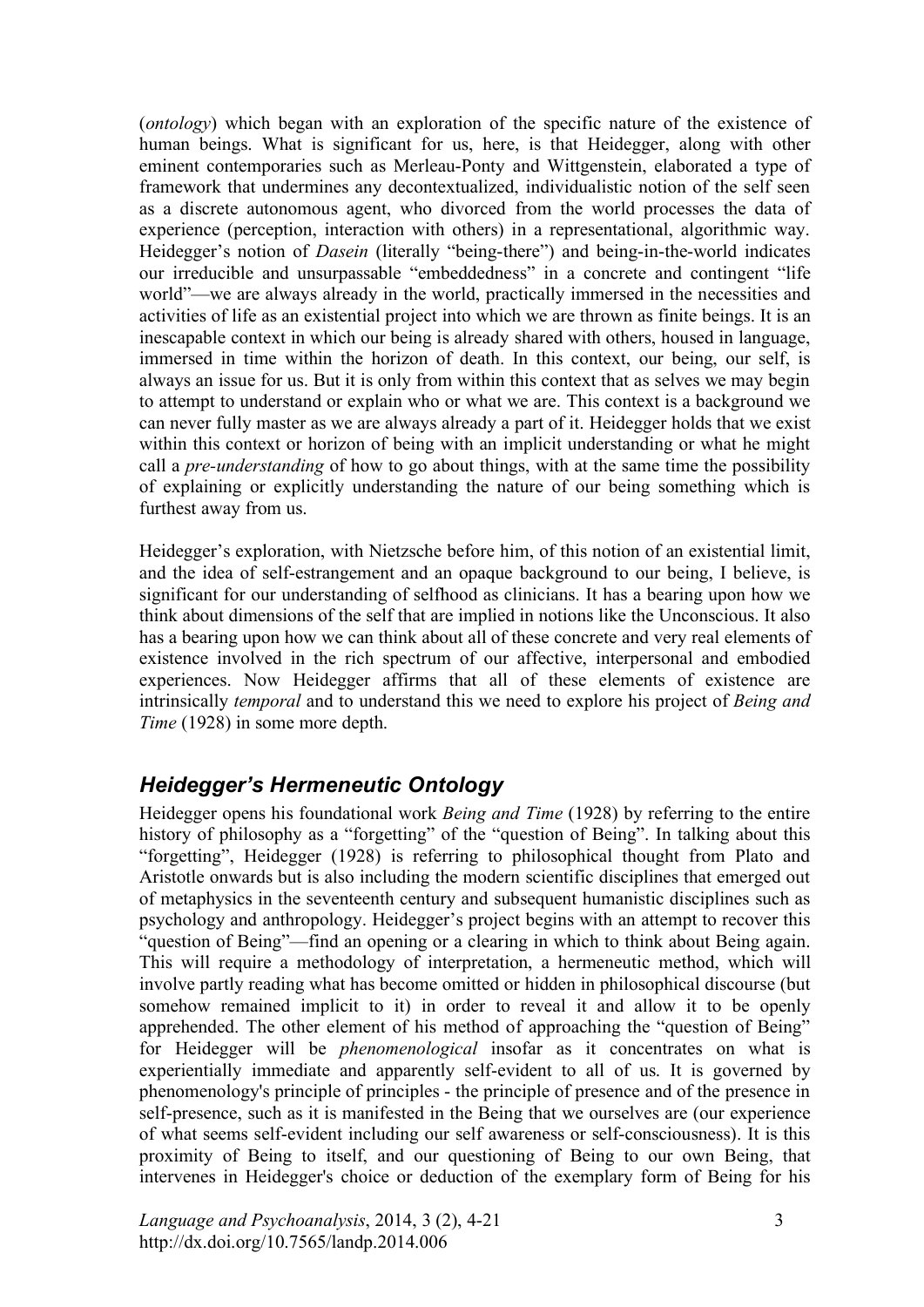analysis—what he calls *Dasein* (literally "being there"). Heidegger's point is that we who are close to ourselves, we interrogate ourselves about the meaning of Being. This interrogation, as a process of interpretation, occurs within this "hermeneutic circle of Being".

To explain what is important about this notion of a "hermeneutic circle" I could refer to moments when Heidegger (1929) links this starting point for interpreting Being with the Kantian origins of an attempt to instigate a "Copernican Revolution" in metaphysics. This revolution relates to a reversal of the common-sense view of the subject-object distinction, specifically regarding the knowing subject and the object known. Just because it locates the ground of any knowledge of any object within the knowing subject, Kant's revolution represents, as Heidegger recognized, the first serious attack on the traditional Platonic-Aristotelian approach to insight into the nature of things by focussing on that which needs to be known (the objects themselves or "things in themselves"). For Kant, in contrast to the Aristotelian tradition, thought does not know the thing itself without any intermediary: thought merely interprets what sense-intuition "reports". The concept is not "necessarily in conformity with its object"; in fact, the Copernican Revolution proclaims the reverse: it is the object that, to be known, must conform to the knowing requirements of the knower – for Kant, the transcendental categories. These transcendental conditions govern the synthesizing operation of our immediate apprehensions and our pure concepts - they, in a way, permit existent things to be recognized. The "beyond" of this knowing, the *noumenal*, is unknowable. Kant thus brought us to the point where the ground of the presence or absence of an object in knowledge is to be seen within the nature of the knower. He has thus created the possibility of a new form of enquiry - namely, "the metaphysics of the subject". Heidegger's approach would be, then, that the invocation of transcendental laws regarding the how-and-what we can know concerns precisely the condition and nature of being - and moreover, the meaning of "Being" and the copula "is" in themselves. This, of course, is precisely the original motivation and orientation for Heidegger's "fundamental ontology" (the hermeneutic and phenomenological enquiry into the Question of Being). It is not the place to explore the relationship between Kant's transcendental philosophy and Heidegger's fundamental ontology any further so much as to point out that for Heidegger the hermeneutic circle simultaneously refers to selfunderstanding (the phenomenology of self-interpretation) and philosophical understanding (interpreting Being evolving through the history of philosophy). Both relate to thinking about Being through interpretation and approaching this through what is present phenomenologically and not objectively. For Heidegger, phenomenological interpretation is descriptive and opens a space to make thinking possible: it is about *potentiality*.

Heidegger's own revolution, then, is to re-situate and broaden out our notions of understanding and interpretation beyond them being, simply, methods of reading or procedures of critical reflection. Understanding and interpretation *become* modes of being: the universal, pre-reflective mode in which we conduct ourselves in the world is itself of a *hermeneutic* nature. The world is familiar to us through basic, intuitive ways of going about things, where tacit and intuitive approaches, pragmatic forms of know-how, predominate. Most originally, Heidegger argues, we do not begin by understanding the world simply through the acquisition of objective facts, algorithms or representational knowledge from which we can establish or derive universal propositions, laws, or judgments that, to a greater or lesser extent, correspond to the world. The world is already implicitly intelligible to us, familiar to us, something with which we are at home. Explicit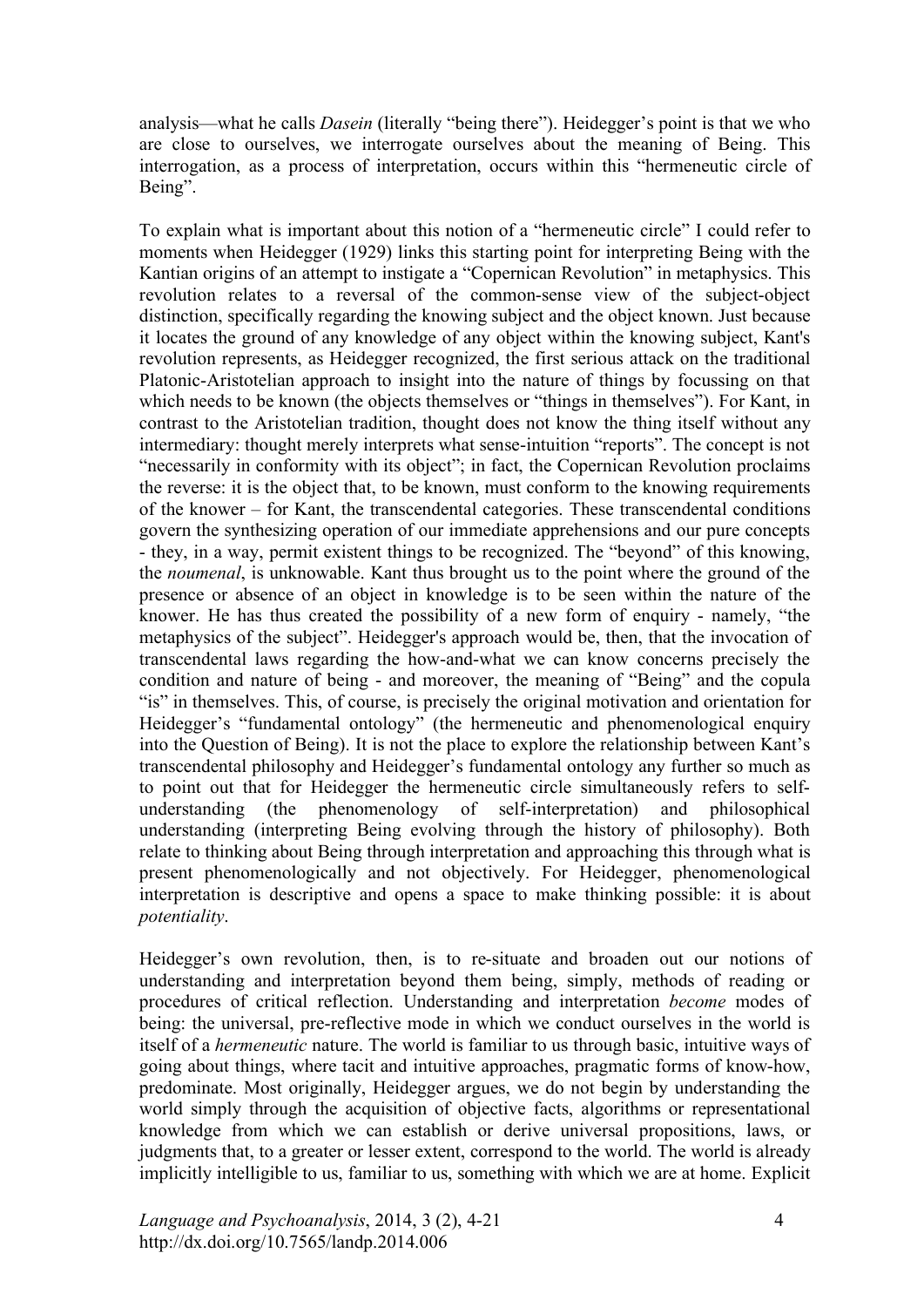understanding and interpretation follow this, or co-exist with this. The hermeneutic circle of interpretation, then, refers to the interplay between our self-understanding and our understanding the world. Hermeneutics now deals with the meaning, or limits and lack of meaning in our own lives. This begins with individuals and their own situation, or situatedness.

#### *Heidegger on Temporality*

Arguably the most significant element of his existential analysis relates to the embeddedness of any form of behaviour or action within the situatedness of worldhood involving time and temporality. Importantly, *Dasein* is formally characterized by Heidegger as having that fundamental self-relation—that "comporting itself to its own Being"—which, above being directed towards and absorbed in any specific worldly activity or goal in the way I have discussed, is ruled by an inherent and intrinsic "directedness" of its own. This manifests itself in any the specific activities we engage in. Put loosely this unifying "directedness" in *Dasein* is referred to by Heidegger as the "Care Structure": the fact that *Dasein* intrinsically has "concern" in its existence, no matter what this concern may be for, in its dealings and comportments. At the heart of this is the notion of "Temporality" Heidegger later introduces in *Being and Time*, as well as that of "Ontological Difference" which Heidegger introduces in *The Basic Problems of Phenomenology* (1982) around that concept of Temporality.

Through these notions, Heidegger wants to assert that *Dasein* is not "in time" like other things in its world are. For we are not simply in a "present" which is as a function of its "past", on the way to a "future" which will come to be as a function of that "past and present". Rather, our existence is uniquely led by its "future" - a "future" which is, in effect, guiding, pulling or directing the present in a particular direction out of its past. Specifically, when we are absorbedly coping with a particular task this "future-driven" quality, or "future-directedness", manifests itself in an ability of *Entwurf* (Projection) which allows a form of *Umsicht* (practical circumspection) to lead it through specific tasks and more broadly how it goes about anything. This overall directedness is seen by Heidegger to be the unifying aspect of all of our concerns in the world. In this way, *Dasein*'s Being has a unifying "Care Structure" which makes it a "perpetual coming to be" at any possible level. Such capacities as *Entwurf* and *Umsicht* are ineliminable and intuitive and not able to be nomologically understood. They cannot be built up from component abilities in some incremental way. They are not programmatic - understood in terms of explicit rules, algorithms, prototypes, formulae. The capacities are general, global, presiding, primordial. They are a base intuition. To understand that this is not just a simple assertion on Heidegger's behalf we must also carry through the formal structure that this concept exists within and in terms of. Heidegger has disclosed it through his hermeneutic phenomenological analysis of *Dasein's* way of Being within a greater ontological framework driven by a fundamental "Question of Being". This means that Heidegger is in no way making assertions about a type of traditional subjectivity conceived of as a "conscious subject" or "transcendental ego" or "human being or soul". *Entwurf* and *Umsicht*, here, only have an import insofar as they are ontological, within Heidegger's own analytic of the ontology of *Dasein*. This analytic, ultimately, was alluded to as extending to the notion of "Care" which offers a unifying structure to the being that is *Dasein*, understood within that horizon of Temporality that separates *Dasein* off, purportedly, from other beings by virtue of an "Ontological Difference" that resides in Being as a whole.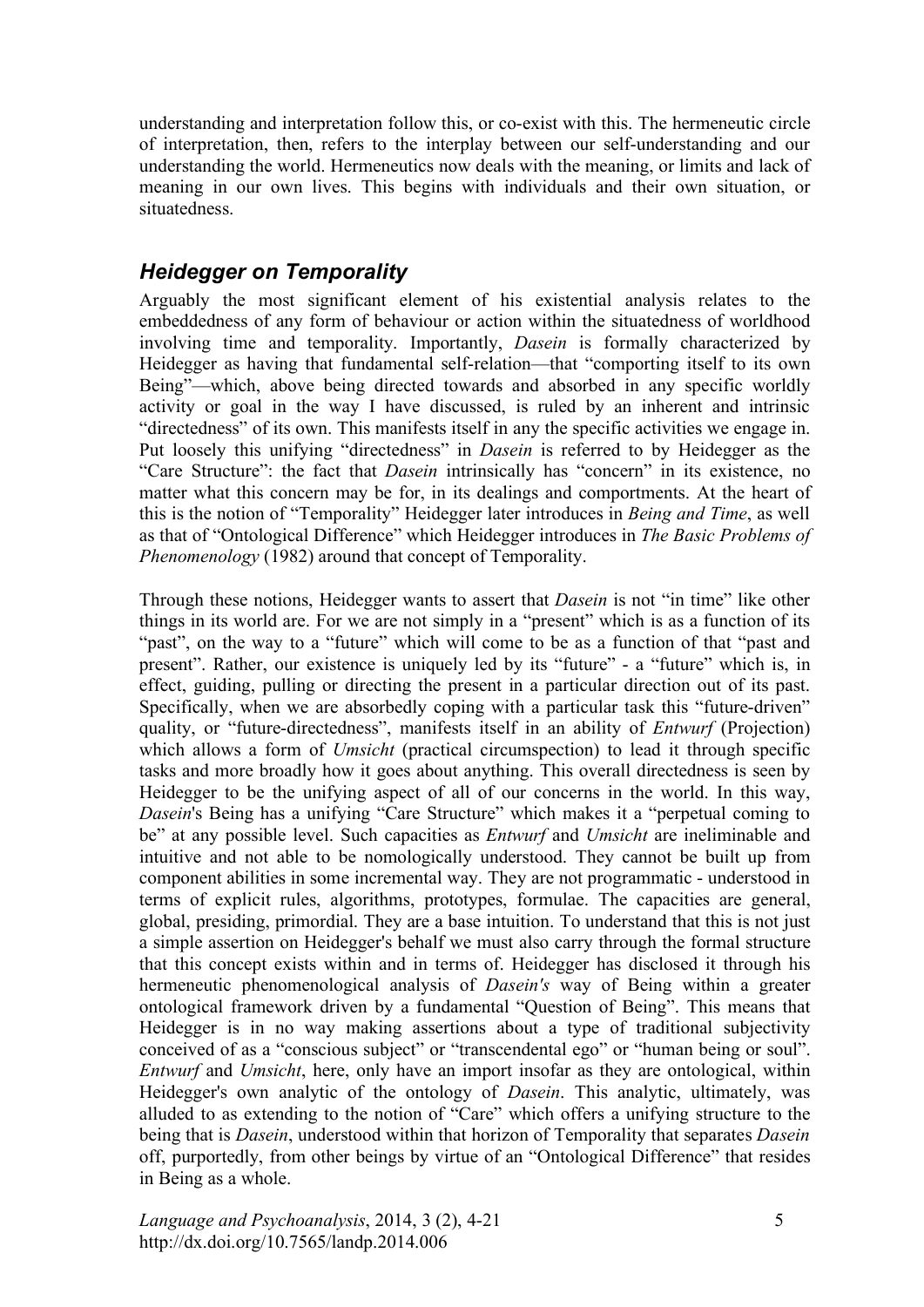It only really needs to be noted here, that Heidegger attributes to *Dasein*'s understanding of the roles and identities to which it comports itself, a deep notion of evolution and historicity. Not only are they embedded within the ongoing complexity of *Dasein*'s own existence, but also the evolving history of the culture of *Dasein*. That is, their fluidity their being adapted, changed, improved - is not only continuing throughout *Dasein*'s own ongoing existence, but has been evolving hitherto over the entire history of the culture of which *Dasein* is a part.

This ability is at the heart of what Heidegger calls *Dasein*'s "absorbed coping" with the world. Heidegger, invariably, gives it the formal name *Verstandnis*, or "Understanding", in the sense of the German verb *verstehen* - "to be competently able to", "to understand how to" (and not in the sense of an explicit "awareness" or "comprehension"). In this way, Heidegger is referring to this ability as an ability of insight - rather than an expert knowledge or a trained expertise. Furthermore, it must not be confused with any specific aptitude, competence or skill - a kind of "know-how" ability, such as being talented at shearing or motorcycle repair. Though *Verstandnis* certainly intervenes in any such activity, it is not, in any way, the specific skill, competence or capability itself. This is why, in some ways, Heidegger's constant discussions of artisan activities, such as "hammering", may have been a poorly chosen metaphor to link to *Verstandnis*. For it is only something that allows any possible activity to be performed in a flexible, adaptive and, most importantly, intelligent way.

Across sections 31-32, Heidegger (1928) links this general, abstract ability of *Verstandnis* with the abilities of *Sicht* ("sight") and *Entwurf* ("projection"). At my level of discussion, sight is identifiable with *Umsicht* ("practical circumspection"), the ability which presides over any activity and allows creative adjustments to be made - a flexible and open-ended approach to the activity that allows *Dasein* to adapt to any changes and novel circumstances that may arise - so that the activity may always be brought to completion to fruition and the fulfilment of its goal. In terms of *Umsicht* being characteristic of *Verstandnis*, it involves no will towards a concrete conceptualisation of the end-product or end-point of the activity – vis-à-vis a formal "blueprint", image or discursive plan of the completed activity; but, rather, it involves an intuitive "working understanding" of the way the activity is "progressing" towards a completeness - and the way this progression can be further aided, or left unhampered and uninhibited, as opportunities knock or obstacles present themselves.

And it is the process that operates when this intuitive *Umsicht* works its way through activities that Heidegger entitles *Entwurf*. This *Entwurf*, ultimately, is what *Dasein* is conscious of as its overall goal - it is what allows *Dasein* to see in its current situation and circumstances a manifestation of what is progressing toward that goal. In this way, the goal is only ever explicitly known as a "rough sketch" or "intuitive notion" of what is otherwise just appropriately "seen" as something which must be projected towards something that must be achieved through acting upon what is currently given. When *Dasein* judges that nothing else needs to be done, then the activity has been completed the goal, previously nothing more than a "towards which", has been attained. Any consciousness or declaration of an explicit goal is only derivative to the underlying "projection" of the "towards which" upon the current circumstances, situation and "predicament" manifesting themselves to *Dasein* in the environment of the activity. They, in a sense, are only ever ontically derived from the preontological "absorbed coping" that is already active.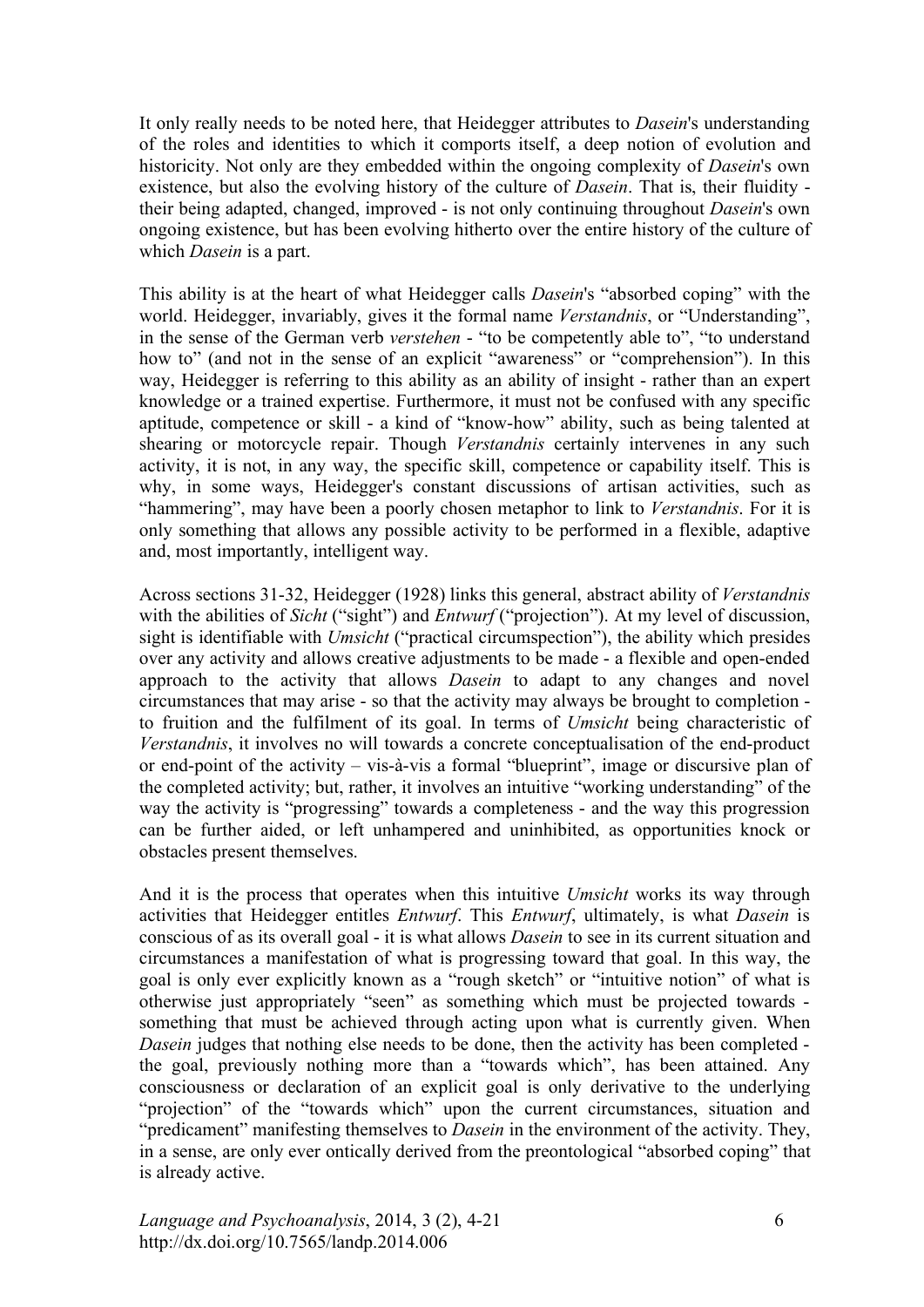This ontological approach to *Dasein*'s mode of being - *Existenz* - then, offers us a new way of looking at traditional concepts such as "subject" and "object", "consciousness", "ego", "soul" as well as, ultimately, "being". Importantly, *Dasein* is formally characterized by Heidegger as having that fundamental self-relation - that "comporting itself to its own Being" - which, above being directed towards and absorbed in any specific worldly activity or goal in the way I have discussed, is ruled by an inherent and intrinsic "directedness" of its own. This manifests itself in any more specific directedness *Dasein* comports itself towards, whether in the world, to other *Dasein*s in the world, or to itself. Although I cannot really elaborate upon this any more, this unifying "directedness" in *Dasein* is known simply by Heidegger as the "Care Structure": the fact that *Dasein* intrinsically has "concern" in its existence, no matter what this concern may be for, in its dealings and comportments.

In the second division of *Being and Time* (1928) Heidegger does establish the broadest context for the Care structure around *Dasein* reaching its potentiality for being in terms of authenticity and inauthenticity not only in relation to finite origins of thrownness (one's immediate concerns within a contingent, factical, limited background and context) but also in relation to the unsurpassable horizon of death. Heidegger characterizes death as non-relational, and being-towards-death as, thus, seeming to represent an individual, nonrelational existential horizon. *Dasein* can authentically exist within this horizon or can inauthentically flee from this horizon by an immersion in public anonymity, what he refers to as *das Man* or "the They". At the same time, Heidegger does also characterize an authentic form of Care of others, or being-with-others when he describes solicitude: Dasein's capacity to leap ahead (*vorspringen*) of the Other and assist in a return to authentic being in the world, a return to a realisation of potentiality for being. In outlining the concepts of being-towards-death and solicitude Heidegger opens his analysis of temporality into the existential fields of mortality and communal life.

#### *Tentative Affinities between the Thought of Heidegger and Freud on Time*

Heidegger and Freud share a philosophical heritage in which Kant's "metaphysics of the subject" and the subsequent developments of neo-Kantian and Hegelian thought were met by Nietzsche's nihilistic ideas about the various challenges posed to self-interpretation by unconscious motivations and forms of illusion and self-deception. Both Heidegger and Freud developed approaches to interpretation that paid close attention to reading or interpreting symptomatically what is omitted, hidden, implicit, forgotten or repressed. After Nietzsche, this sensitivity to what is absent, what needs to be revealed, disclosed or brought to light, is also an "historical" sensitivity: for Heidegger, there is an historical narrative of the forgetting of the question of Being and this narrative within the history of philosophy correlates with his hermeneutic exploration of *Dasein's* own tendencies to immerse or become purposefully absorbed in its environment (*Umwelt*) working towards various goals and projects (*Entwurfen*), often not mindful of the existential context into which we have been thrown (our "thrownness" or *Geworfenheit*) and its horizons (death, our own facticity or what Heidegger would term our *historicity*). Heidegger would hold that this mode of being in the world conceals or omits a sense of the Being that is immanent and implicit to our going about things but not understood in any explicit way. Furthermore Heidegger would refer to the initial tendency for ourselves (*qua Dasein*) to understand ourselves and the world as falling into the terms of objective presence (what he calls "ontical" understanding), seeing ourselves as the objective entities that we are in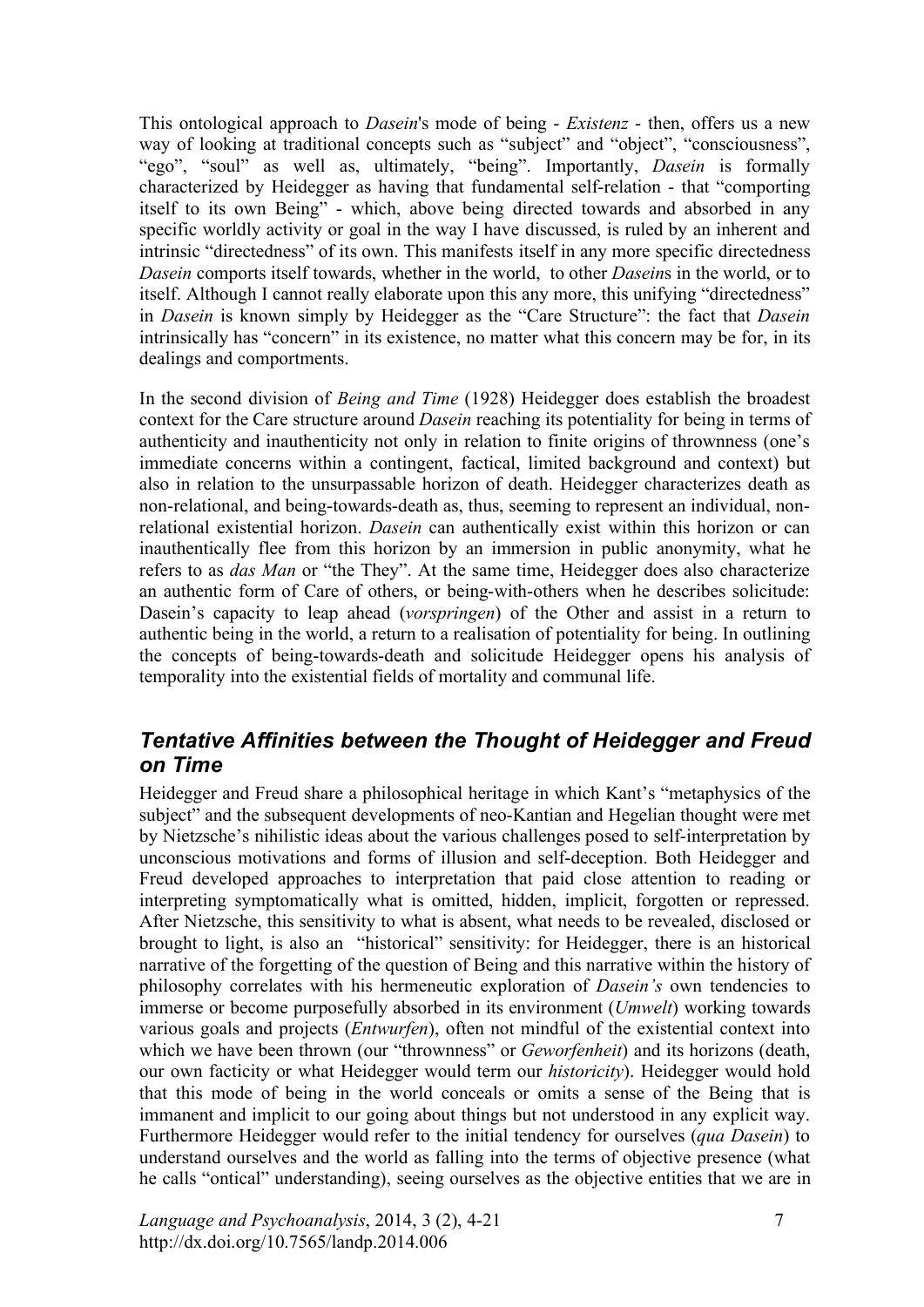the objective world in which we exist. This form of "ontical" understanding entails all of the possible technical and scientific elaborations of understanding self and the world as objective entities and is aligned with the philosophical tradition of Platonic-Aristotelian metaphysics which understands the world in terms of objective presence. Part of Heidegger's project in *Being and Time* was to elucidate that this forgetting of Being philosophically also entails a distortion in the understanding of time. Put simply time may be officially and scientifically understood as an unfolding of successive objectively present moments in a linear sequence of past, present and future, something that is different, Heidegger will hold, to his phenomenological description of time he will attempt to arrive at in *Being and Time*. This is representative of the forgetting of the temporal nature of Being. A primary role of interpretation in Heidegger's ontology will be to open up a space in which this Being can be thought, revealing the hidden and undisclosed nature of the temporality of Being. As I have shown, fundamental to this understanding is a conception of the phenomenological or existential structure of temporality, Care (*Sorge*) which is based in *Dasein*'s *thrownness* (historicity, factical context), *projection* (being towards) and how this is involved in its present concern for its world within a broader horizon of solicitude and being-towards-death.

We can think of an analogous type of understanding of what is hidden and what becomes disclosed or revealed when we think of Freud's approach to the interpretation of neurotic symptoms. Neurotic symptoms have an historical nature understood in terms of a theory of infantile sexuality and modes of fixation, repression and regression occurring within the delayed action of unconscious memory. This historical nature is akin to thrownness insofar as it acts on the present and projects itself (and I mean this both in a temporal sense and a Freudian sense) into current activity including the transferential enactments and the remembering, repeating and working through in the analytic session. This hidden form of temporality (unconscious memory, conflict, transference) is counterpoised with the more regulated, official, objective time of the analytic session in the analytic work and an objective sense of what is the past and what is the present. The analytic work, interpretive work, makes historical links and the nature of this interpretive work, *working in time*, and working with the *historical unconscious*, is what is of interest here.

#### *Freud and the Temporality of the Unconscious*

This idea of an historical Unconscious is problematic because, for Freud, the unconscious is also often referred to as timeless. We may be familiar with many moments in which Freud refers to the unconscious as "timeless". For example, in his (1915) article "The Unconscious" which appears in his papers on metapsychology, he states:

The processes of the system *Ucs.* are *timeless*; i.e. they are not ordered temporally, are

not altered by the passage of time; they have no reference to time at all. Reference to

time is bound up, once again, with the work of the system *Cs* (p. 186).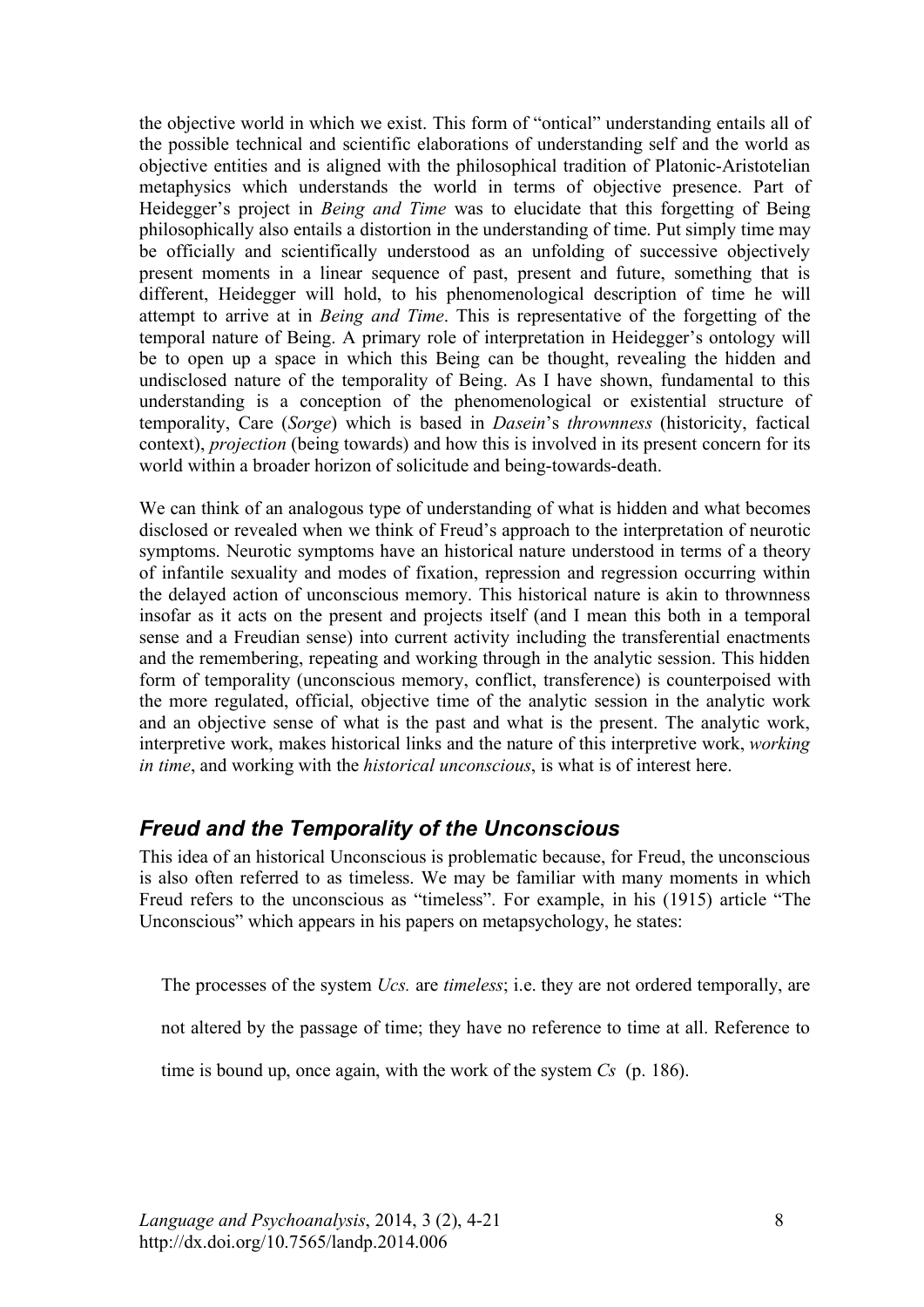Elsewhere in the paper he does refers to the relational and temporal aspects of the unconscious:

It is a very remarkable thing that the UCs. of one human being can react upon that of another, without passing through the Cs….descriptively speaking the fact is incontestable (p. 193).

And:

the greater part of what we call conscious knowledge must in any case be for very considerable periods of time in a state of latency, that is to say, of being psychically unconscious. When all our latent memories are taken into consideration it becomes totally incomprehensible how the existence of the unconscious can be denied (p. 171).

Here, we are looking at a particular site in Freud's topographical writings where an issue appears that re-emerges in many situations in Freud's work: how atemporal unconscious elements (drives, motivations, conflicts) are influenced by memory; how the Unconscious acts as a system of memory; and how the Unconscious operates relationally as opposed to intrapsychically. One further implication of this relates to how, after Freud renounces his own Seduction Theory, within his conceptualizations of the intrapsychic and unconscious basis of neurotic conflict, any conflict or impact introduced by *actual* or *real* past traumatic events operates psychopathologically.

At this level, we need to elucidate the ways in which memory *acts upon* the present, and how, simultaneously, the present (interpretation, working through) acts upon the past via memory. Memory, here, can become a bidirectional constructive or representative process.

If we place these issues in the context of an attempt to understand the manner in which the Freudian analyst understands the historicity of the analysand and the unconscious work they undertake, we can begin to see how tensions arise when we attempt to understand the temporal or historical nature of the interpretations made: do the interpretations make causative links which relate different forms of objective presence (worldly or intrapsychic events), or do they uncomfortably cross a boundary between the objective presence of worldly objective events and an atemporal intrapsychic realm which is either understood in itself as an objectively present "psychic apparatus" (of drives, instincts) or simply a realm of interpretation (of symbolic primary processes).

The hermeneutic exercise of interpreting the exploration and use of temporal concepts in Freud's works, ultimately, is a difficult and complex one: there is no single work which elaborates upon a theoretical formulation of time, and Freud adopts varying and sometimes contradictory elaborations of notions of history, memory and temporality as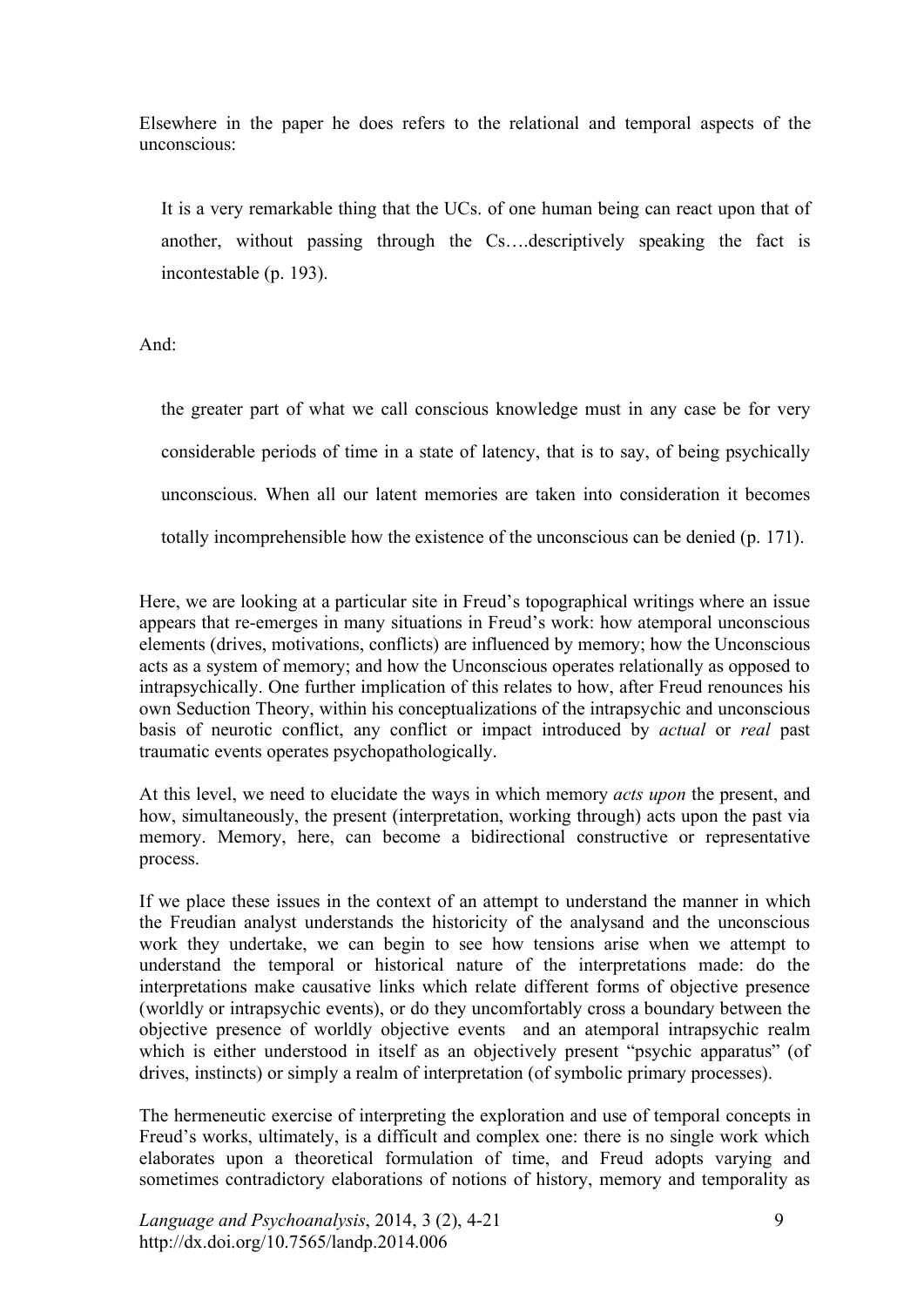his project developed over thirty to forty years, and arguably as an open, transforming and sometimes unresolved set of theoretical, clinical ideas within psychoanalysis and beyond in realms such as anthropology, theology and aesthetics. Fortunately, a psychoanalytic theorist, with some philosophical literacy, André Green, conducted this form of hermeneutic project to enable us to make further links between Freud's thinking of time, and Heidegger's hermeneutic ontology. I will now explore this as a means of establishing some of these links that will become useful when I come to contemplate developmental and clinical time in the accompanying article.

#### *Green***, Nachträglichkeit** *and Fragmented Time*

In the work *Time in Psychoanalysis* (2002) and related papers, Green attempts to extract Freud's thinking about time, memory and working through across the course of Freud's works (pre-psychoanalytic, Structural, Topographic) to extract and map out a psychoanalytic theory of time steeped in Freudian origins. A central concept of Freud's that he focuses upon is *Nachträglichkeit* which is often translated into English as deferred action and into French as *après-coup*. Green emphasizes that these translations do not emphasize the bidirectional nature of time that is captured in this concept: memory or past experience can remain suspended in conflict, fixation, repression or disavowal, so that any action on psychic life can be re-appear at a later time with a form of deferred action; but, conversely, a current experience can trigger a movement backwards in time, a regression which returns retroactively to the past state, reintroducing the necessity of its action and the possibility of working through by another means. And so, the bidirectional nature always refers to both a delayed effect and the related reconstruction, or working through of it…to this, Green (2002, p. 41) adopts a pun around the word *re-presentation*, capturing the idea of a deferred return, and a new reconstruction. I will emphasize this notion of *re-presentation* to capture Green's rediscovery of the bidirectional action of *Nachträglichkeit* as an active and constructive form of memory.

Green (2002, pp. 9-21) shows how this bidirectional action of time, appeared from the beginning and throughout Freud's writings but that this manifests in different renderings of temporality which seem to co-exist, whereby he concludes that time for Freud is *heterochronic* or *fragmented*. Freud's psychosexual theories, for example in *The Three Essays on the Theory of Sexuality* (1905), uphold a theory of sexual development that is sequential, linear and progressive, but that elements of time in this theory are bidirectional: it involves sexual diphasism where unresolved elements of infantile sexuality are repressed and *re-present* in puberty and adulthood to be worked through, entailing bidirectional elements of fixation and deferred action as well as regression. *The Interpretation of Dreams* (1910) refers to the pure present of the unconscious psychic dream space and the manner in which primary processes work upon unconscious memory traces, *re-present* them, where the dream is a form of phantastic memory construction, analogous to screen memory: the bidirectional nature of psychic life is the move. In the landmark paper *Remembering, Repeating and Working Through* (1914) Freud introduces a focus upon repetition and enactment: what cannot be represented (or remembered in the sense of a conscious, constructive act), continues to repeat itself (re-present, in the sense of enactment as a more primitive form of action memory), and this process manifests in the psychoanalytic setting with transferential enactment. This is extended when Freud, in *Beyond the Pleasure Principle* (1920) develops the concept of repetition compulsion as a manifestation of the death instinct, and Green argues, of all drives or instincts. In fact, with the Id supplanting the unconscious in this latter phase of Freud's writings (not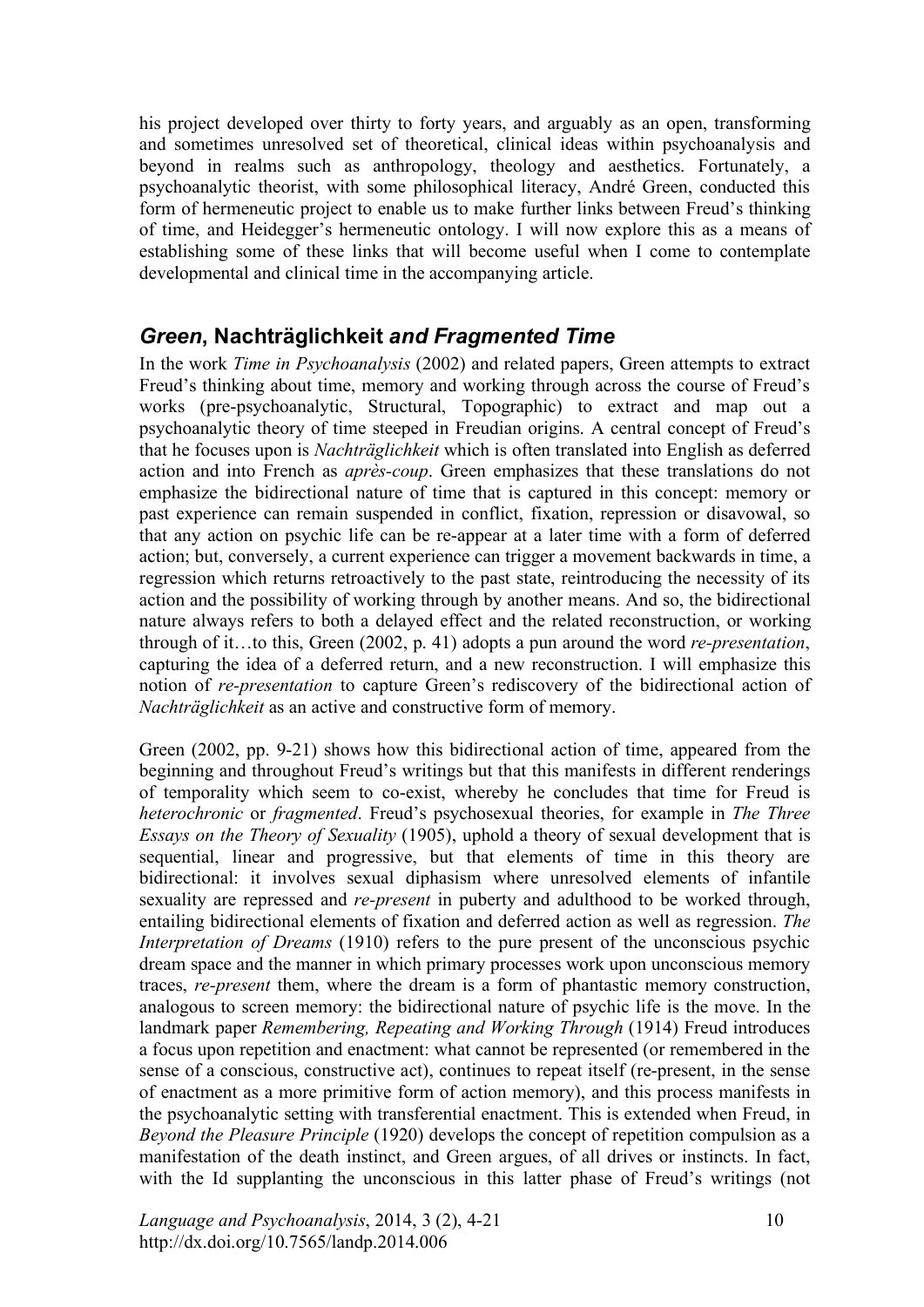replacing it, for the structural and topographic models by no means intertranslate or substitute for one another), both unconscious atemporal drives, and traces of experience, somehow exist within non-psychic space through which ego function has as its role to bind and represent these aspects of the Id. Green (2002) also highlights the significance of *Mourning and Melancholia*, where Freud differentiates between mourning and melancholia through a more articulated theory of intrapsychic object relations, which can be the site of forms of pathological memory. This links object relations to another form of *re-presentation*. He also refers to socio-cultural memory, primal fantasy (the Freud of *Totem and Taboo* and *Group Psychology and the Analysis of the Ego)* having bidirectional quality.

I would add that Freud (in *Beyond the Pleasure Principle)* uses the term *Bindung* (translated as binding) to explain these ego processes and the phenomenon of repetition compulsion. *Bindung* also refers to a process in which psychic trauma, seen as an extensive breach of the ego's boundaries, is compulsively repeated in symbolic activity (one recalls his discussion of the *Fort-Da* game). And finally, there is a later notion of Binding (such as it appears in *An Outline of Psychoanalysis)* as one of the major characteristics of Eros and the life instincts—the move to self-preservation, ego integrity and self-unity, as opposed to the destructive, degenerative, fragmentation of the death instinct (*Entbindung*). I introduce these versions of Freudian *Bindung* because they refer to movements toward consciousness formation, ego integrity, self unity, and later the self-preserving instinct to compulsively work through trauma via unconsciously driven symbolic relational enactments to re-establish integrity and unity. These forms of *Bindung* are forms of *re-presentation*, action and integration that are temporal, in Green's sense of bidirectional time, and link to self-function or ego function. Interestingly, when using these later conceptualizations of *Bindung* Freud does not return to explore the question of unconscious time. For example, in *Beyond the Pleasure Principle* he states:

At this point I shall venture to touch for a moment upon a subject which would merit the most exhaustive treatment. As a result of certain psycho-analytic discoveries, we are to-day in a position to embark on a discussion of the Kantian theorem that time and space are 'necessary forms of thought'. We have learnt that unconscious mental processes are in themselves 'timeless'. This means in the first place that they are not ordered temporally, that time does not change them in any way and that the idea of time cannot be applied to them. These are negative characteristics which can only be clearly understood if a comparison is made with *conscious* mental processes (p. 28).

We see here that in this re-assertion of a timeless unconscious Freud simultaneously turns to the requirement of directing more attention toward an understanding of conscious mental processes, the integrity and functioning of the ego. Here we have something of a critical juncture in Freud's elaboration of his metapsychology which I will not develop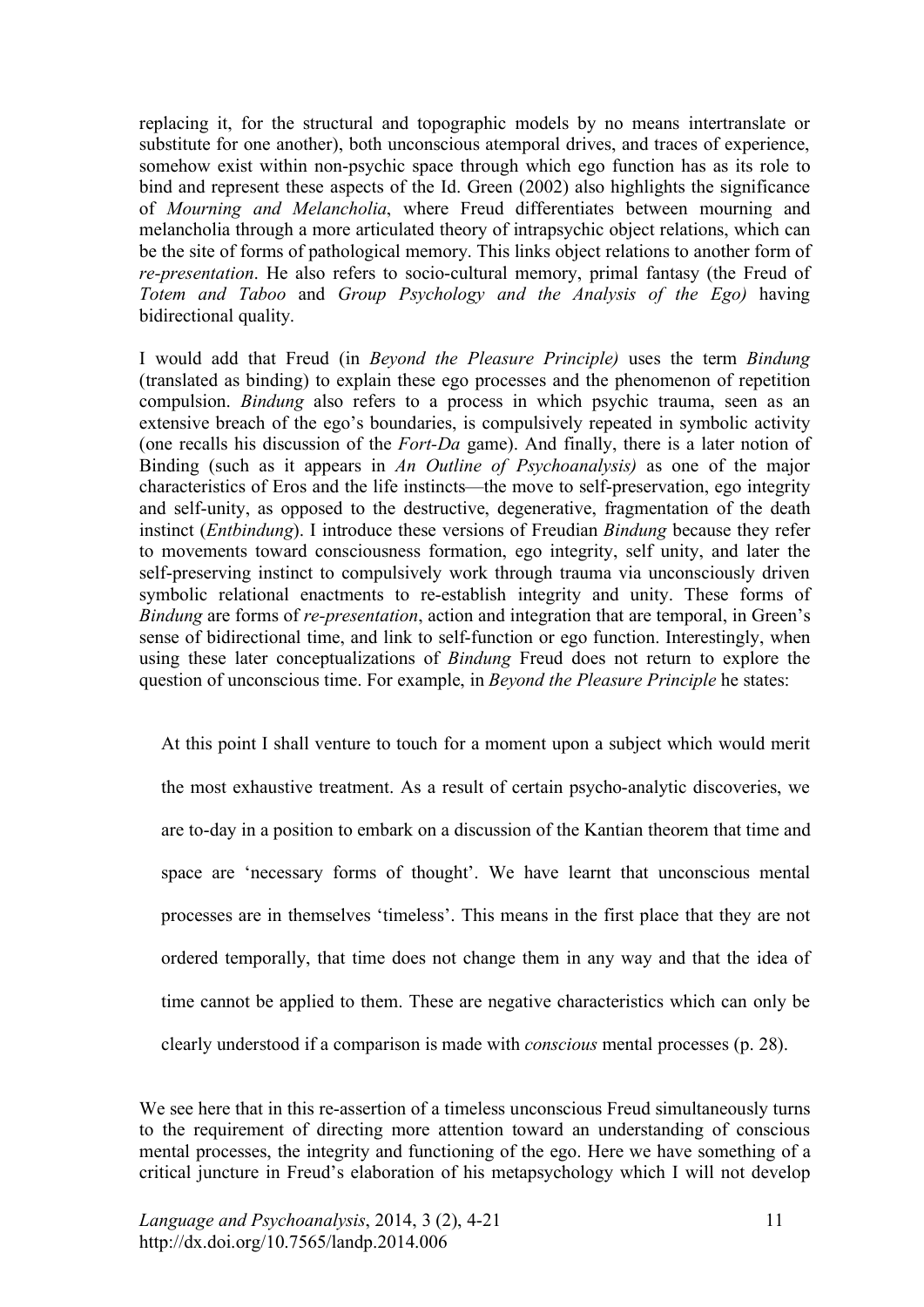too much here: there is one movement in Freud's later work which focuses on the centrality of ego function and would no doubt be later adopted by the Ego Psychology schools; the other movement focussing on the death instinct (*entbindung*) in its necessary relationship with the life instincts. What is paradoxical about death is that as we have seen with the early Heidegger it may represent an ultimate horizon of non-relational, nontemporal individualization but within the existential context, it is something that is projected towards, it forms a *temporal* horizon. With regard to this latter movement, I would comment though that we see death figuring as a temporal concept in Heidegger's notion of *Dasein* as being-towards-death, projecting towards death, finding its individual authenticity in this relation to death. Extending this, there is room to analyse the creative potential of the Freudian death instinct and this may fit within the problematic of the absence of temporality in the Freudian Unconscious.

In all of this, Green (2002) uses *Nachträglichkeit* as a bridging concept for what he sees as a heterochronous, fragmented temporality, with an analogous history in the analysand:

Freud's heritage leaves us with an uncompleted task and we know only too well that he was constantly re-working history in all its forms. For history, he believed, could not be reduced to what is left behind in the form of visible traces (accessible to consciousness) nor to that of which traumas conserve the memory. There is not one history (great or small), but *several* histories within the spheres of the individual, culture and the species, which are interrelated, interwoven, overlapping and sometimes opposed – each living according to its own rhythm and its own time….And rather than giving up and opting for the simplest solution – a strictly ontogenetic point of view – we should have the courage to do justice to this complexity, attempting to gather in the scattered threads of this web in order to bring together the multiple figures of time

(p. 27).

This analysis has been pursued to extend notions of temporality from the foundations of Heideggerian hermeneutic ontology to a point that we can begin to think about developmental and clinical time beyond the beginnings of conceptualizations of thrownness, Care, *Sicht*, *Entwurfen* and being-towards-death. Green's (2002) analysis shows us that in the complex and open system of Freud's works, memory processes, as *re-presentations*, are complex and heterogonous (enactment, narrative memory, screen memory, dream work, intrapsychic object relations, primal fantasy and myth) due to the heterochronicity of time. What underpins this is a complex, heterogonous, and to Freud, timeless, field of unconscious traces, drives, instincts, processes or, relatedly, *Id*. This could be considered, in Heideggerian terms, to be an ontological field never separable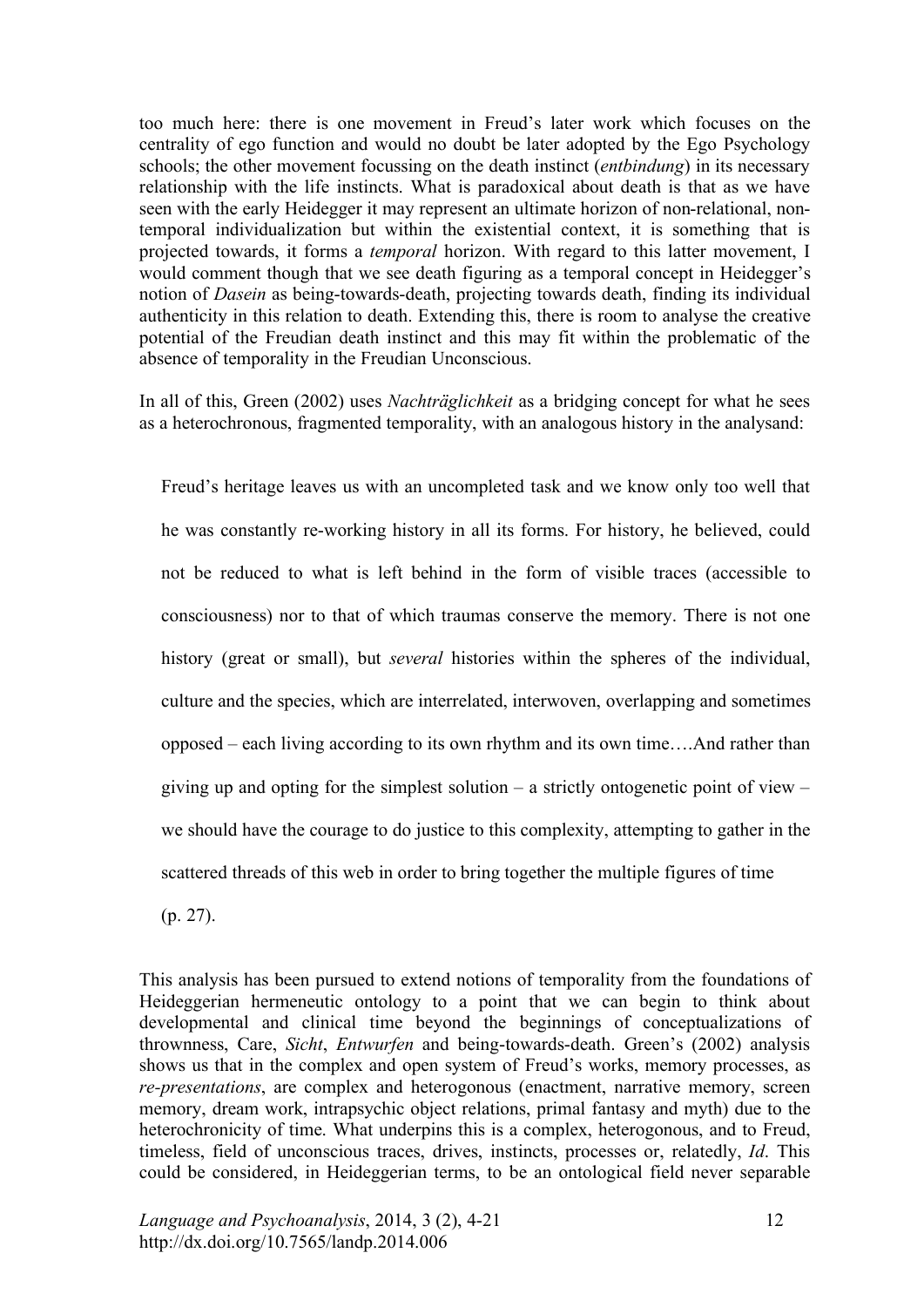from a *hermeneutic* horizon. Freud goes so far as to elaborate ego and binding processes that relate to memory work and *re-presentation* and Green states that although experience, finally, is heterochronous and heterogonous, ego or self function pursues cohesion, binding and meaning to constitute itself. This is work *in time*, although there is a double forgetting of time: "The unconscious is unaware of time *but consciousness does not know that the unconscious is unaware of time*" (p. 37). Ironically, his thinking of time, as Green (2002) has established it from Freud's work, itself has a bidirectional nature to it: Green is retroactively establishing a meaning and cohesion in Freud's work around time, where there wasn't one.

For Heidegger, the Freudian *Id* and unconscious would be incoherent or aporetic concepts with metaphysical underpinnings, if not thought of in terms of forgetting, a pre-Ontological background, a limit or a horizon. It is not inconsistent with a hermeneutic ontological orientation to think of personal time (and then developmental and clinical time) in terms of traces and *re-presentations*, within a broader perspective of Care, projection, futurity and *being-towards-death*. In this way, both the past and the future collapse within bidirectionality, where Being is a process of *becoming*, and the past is seen in terms of elements of potentiation and *Nachträglichkeit* as *re-presentation*.

#### *Derrida, Nachträglichkeit and Différance*

Freudian *Nachträglichkeit* (and along with it *Verspätung* or delay/deferral) played a significant role in the development of Derrida's ideas, appearing in a lecture entitled 'Freud and the Scene of Writing' at a time where Derrida is introducing a key deconstructive analysis of the suppression of writing in the metaphysical tradition which favours a metaphysics of presence, immediacy and speech, such as he had taken it up in the essays published in *De la Grammatologie* in 1967.

Derrida is interested in the fact that with the Freudian concepts of *Nachträglichkeit* and *Verspätung* there is an apprehension of time that is characterized by belatedness and that there is consequently no pure and simple present. Derrida questions the notion of presence and self-presence and looks subsequently into the opposition between the conscious and the unconscious in Freud, showing how Freud subverts it. According to Derrida, there does not exist in Freud an Unconscious that would be situated in a precise place and would belong to a definite time, an Unconscious that would have to be retranscribed in another place and another time (the conscious). The past is contained in the present. And Derrida (1978) makes reference to this Freudian basis in *Writing and Difference*:

That the present in general is not primal but, rather, reconstituted, that it is not the absolute, wholly living form which constitutes experience, that there is no purity of the living present – such is the theme, formidable for metaphysics, which Freud, in a conceptual scheme unequal to the thing itself, would have us pursue (p. 266).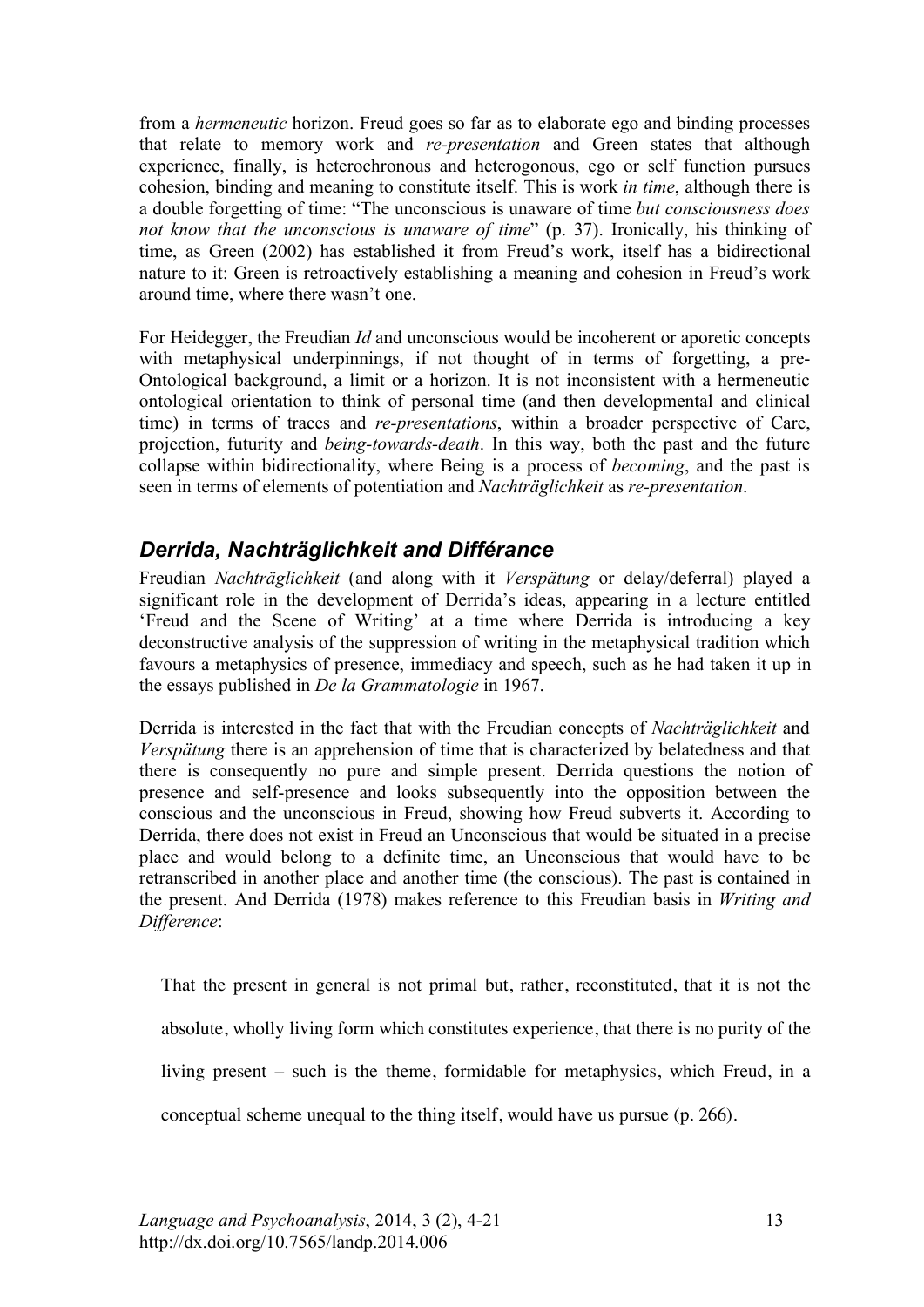All these considerations will open the way to Derrida's concept of *différance*, which are, Derrida writes, "the Freudian concept of trace must be radicalized and extracted from the metaphysics of presence which still retains it."

In the context of his deconstructive analysis, Derrida is interested in the fact that Freud relies upon the metaphor of a writing machine to represent the functioning of the psyche. In the 1925 text "Note on the Mystic Writing-Pad" Freud seizes upon the metaphor of a children's toy writing machine, the *Wunderblock* (the Mystic Writing-Pad) to describe the functioning of the psychic apparatus in terms of the production of a permanent trace in memory whilst maintaining ongoing, indefinite capacity to receive new stimulation or percepts. In practical terms, the Mystic Writing-Pad is a device constituted of a slab of wax covered with a transparent sheet made of two layers: a transparent celluloid sheet (used as a protection) and a sheet of thin translucent waxed paper. To write, one uses a pointed stylus with which one scratches the surface and which forms grooves, which with the sheet in contact, form visible traces. To wipe off or erase these traces, one lifts the transparent sheet and the contact is interrupted. The traces remain in the slab, but the paper and celluloid sheet are again clear to be re-inscribed. Freud saw this as an ideal metaphor for the limitless reception of conscious perception, and the capacity of indefinite preservation in the unconscious that can be inscribed behind perception with indelible memory traces.

In the essay "Freud and the Scene of Writing", Derrida (1972a) notes Freud's reliance upon technological writing metaphors when he attempts to describe the action of unconscious memory. Derrida (1972a) analyses Freud's use of the "mystic writing pad" as a means of explaining unconscious memory as trace/inscription. Derrida (1972a) points to Freud's failure to recognize the existence of more sophisticated archiving technologies to use metaphorically, as well as Freud's lack of awareness of and reliance upon such technological metaphors of description. Derrida (1972a) argues that this device is used metaphorically as a supplementary machine. In loose Derridean terms, a supplement is something that, allegedly secondarily, comes to serve as an aid to something 'original' or 'natural'. Supplement has a double meaning here: it is not only secondary as a stand-in, a signifier or a representative; it also adds to and modifies.

In Derrida's deconstructive terms, the originary form that is favoured (presence, speech, essence, the natural) may indeed always be dependent upon, or altered by the supplement. In the various pieces where Derrida (1978, 1987, 1998) analyses Freud's work, a core theme is the supplementary representation of the unconscious, and unconscious memory in particular, where all manner of technological metaphors are adopted. As described earlier, a central theme in Derrida's analysis will always relate to a key Derridean concept: that of *différance. Différance* is a neologism which simultaneously refers to "differing" and "deferral". It can describe the production of meaning through such metaphors: firstly (relating to deferral) there is the notion that metaphors will never fully summon forth what they mean, but can only be defined through appeal to additional signs, words or metaphors, from which they differ. Thus, meaning is forever "deferred" or postponed through an endless chain of signification.

In a lecture subsequent to "Freud and the Scene of Writing", "La différance*"*, Derrida (1972b) makes links between *Nachträglichkeit* and his own concept of *différance*, which has two meanings; the first refers to the determining functions of *Nachträglichkeit*, namely, time and deferral, the second, to difference as differentiality. Now, Derrida here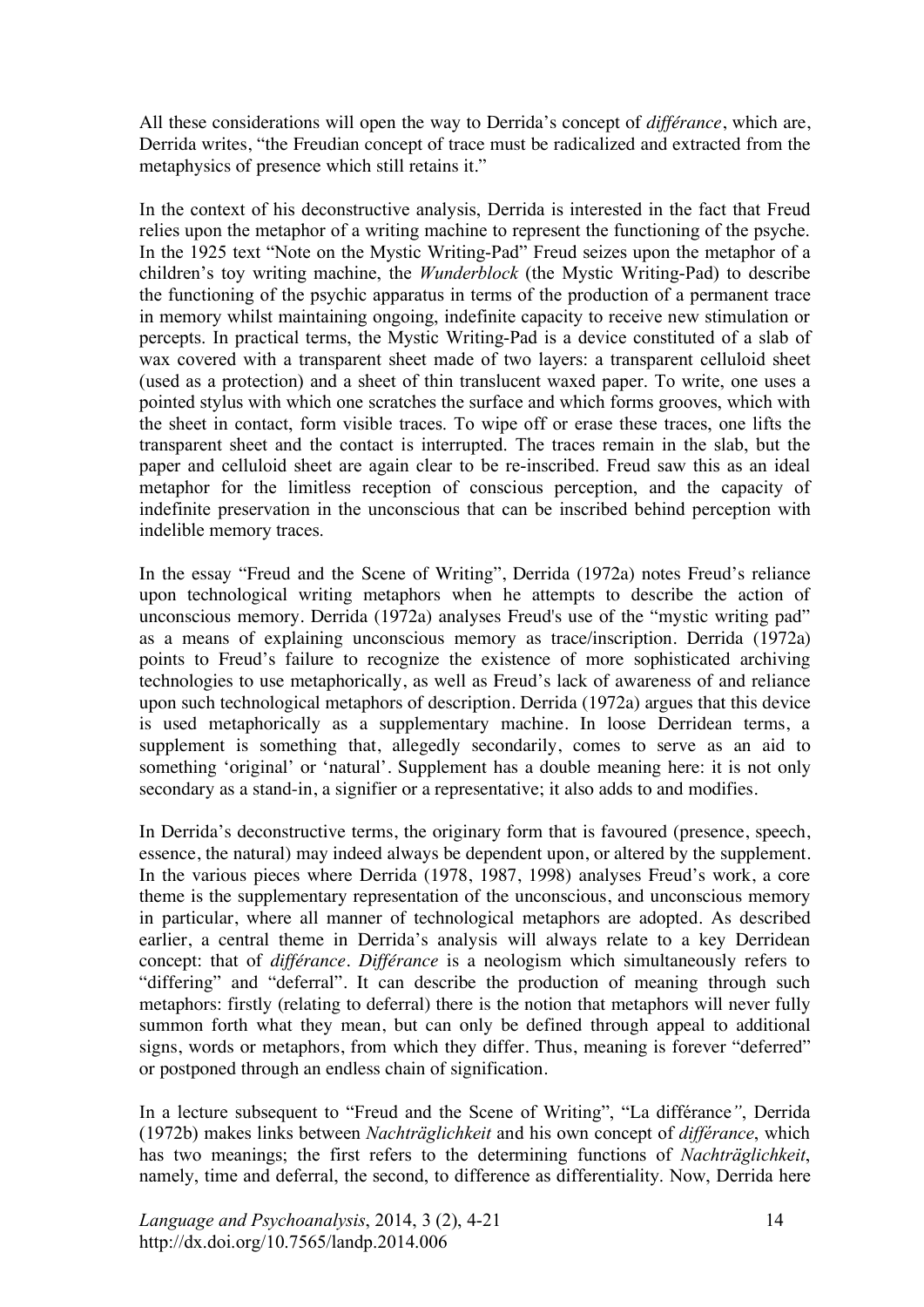recognizes that the notion of *Nachträglichkeit* has enabled him to unfold a philosophy of the future and not of the past, dialectics or synthesis. He writes:

This structure of deferral (*Nachträglichkeit*) forbids us . . . to consider temporalisation (temporisation) as a simple dialectical complication of the living present, an original and unceasing synthesis (constantly returned to itself, assembled on itself, assembling) of retentional traces and protentional openings (p. 21).

Deferral is adding, supplementing meaning, constituting the present as a form of delay beyond or different to apparently immediate temporal present that is illusory. Derrida argues that this demonstrates that writing unfolds in a discontinuous time where unconscious traces remain and can have a deferred action or presence at any time, but the originary nature of those traces, and of temporal presence, is only ever understood supplementarily, in the play of *différance*.

### *Conclusion*

In all of this, we have arrived at a thinking of time, via Freud's oeuvre, in which *Nachträglichkeit*, *re*-*presentation*, heterochronicity and, finally, *différance*, can be seen to relate to a hermeneutic ontological orientation, extending Heideggerian concepts of Care, *Umsicht*, *Entwurfen* and being-towards-death, to permit a fuller understanding of historicity and potentiality that will be extended in the accompanying article when we consider developmental and clinical time.

Ultimately, Heidegger has described the temporality of existence in terms of its futurity, its embeddedness in tasks, goals and projects in which there is an intuitive understanding of process and outcomes that often defies explicit definition or representation in an objective or algorithmic sense. This temporal trajectory of existence fits within the broader horizon of mortality, worldhood and sociality from which we can only, in a derivative and secondary sense, extract ourselves to theorise or conceptualise ourselves as timeless, separate, knowable individuals. In this context, Green has ably developed Freudian psychoanalytic theory to uphold the complexity of development and background, the double action of the repetition of past in the present and the present reconstruction of the past in therapeutic work. Here, the historical or temporal unconscious background is an active field of both of the psychopathology and of potentiation in the patient's therapeutic future. And Derrida has upheld the idea that the unconscious field or background is ineliminable, always to an extent beyond our understanding and always reduced or inextricably altered through our use of technical metaphors of interpretation.

With these ideas about temporality in mind, we can now proceed to a further consideration of developmental time and the temporal field of psychotherapy. In the accompanying article, I will advance a discussion on this topic, focussing, in particular, on so-called "borderline" conditions.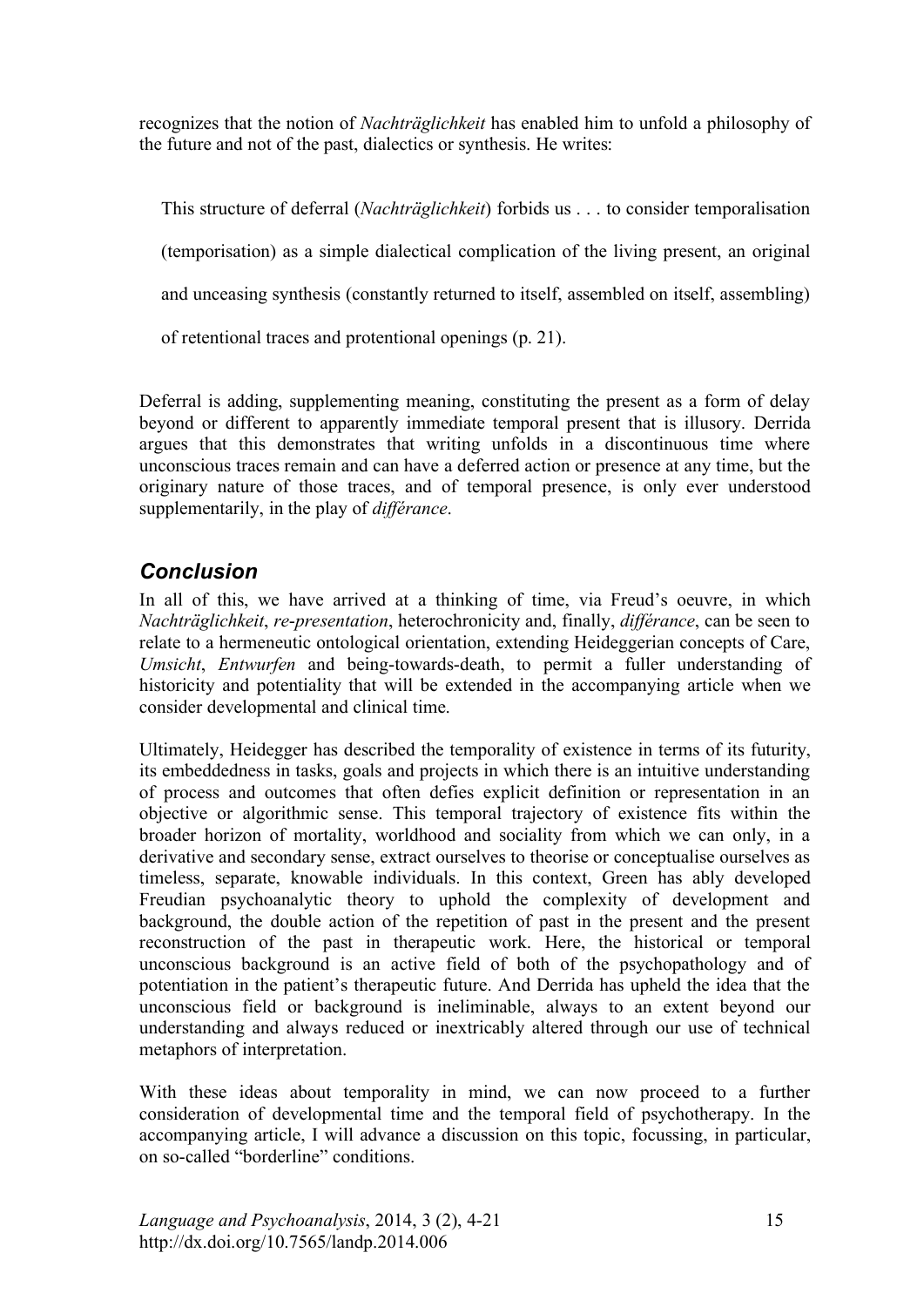# **Biographical Note**

• Paul Cammell is a psychiatrist, academic and psychoanalytic psychotherapist who originally trained in philosophy, and is affiliated with Flinders Medical Centre and Flinders University, South Australia as a senior psychiatrist and senior lecturer. He has recently been a Visiting Fellow at the Personality Studies Institute, Cornell University, New York. He is currently the Chair of the psychotherapy training committee of the Royal Australian and New Zealand College of Psychiatry.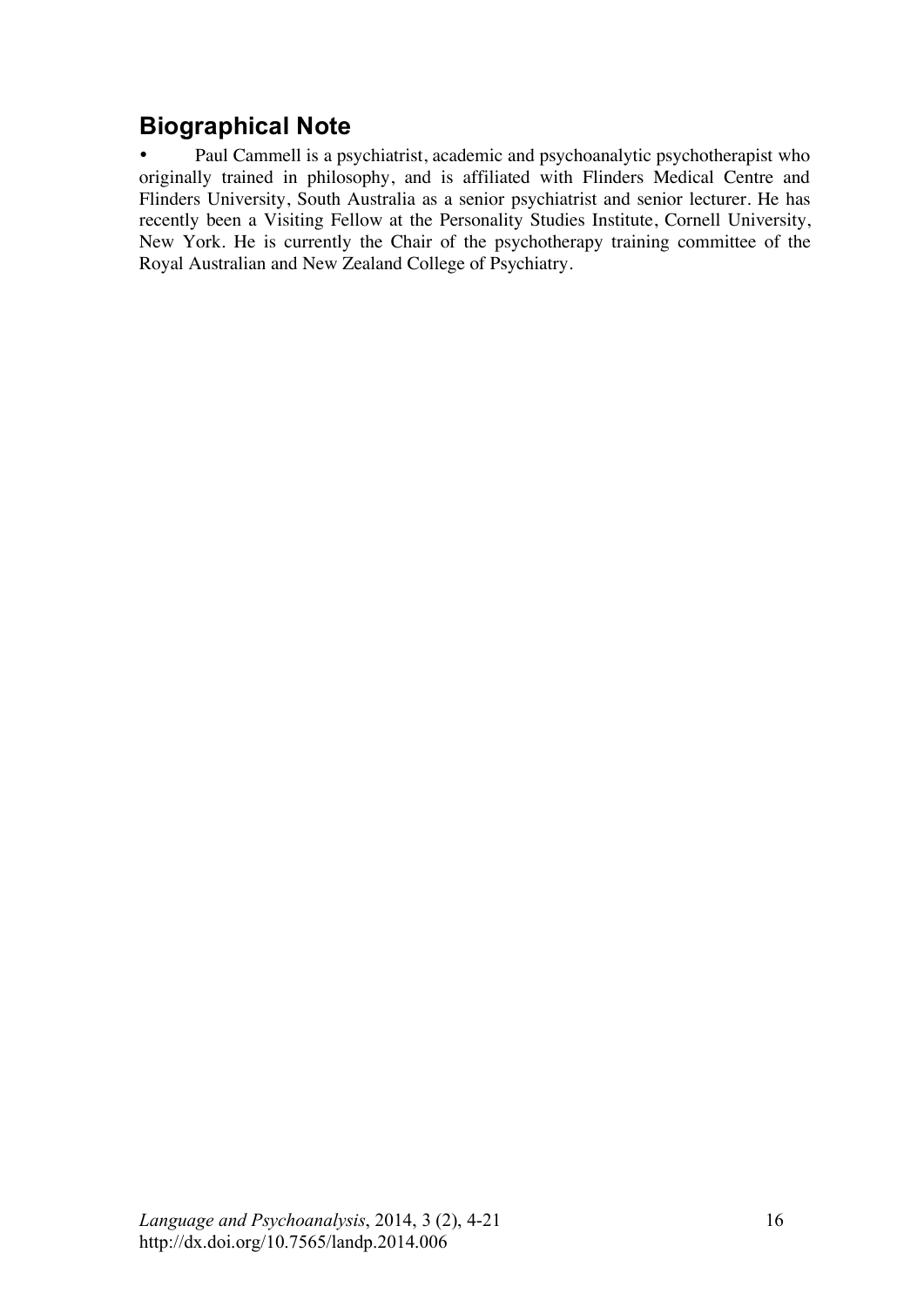#### **References**

- Bass, A. (2000). *Difference and disavowal: The trauma of eros*. Palo Alto, CA: Stanford University Press.
- Bass, A. (2006). *Interpretation and difference: The strangeness of care*. Palo Alto, CA: Stanford University Press.
- Binswanger, L. (1963). *Being-in-the-world. Selected papers of Ludwig Binswanger*. London, UK: Souvenir Press.
- Boss, M. (1979). *Existential foundations of medicine and psychology*. Northvale, NJ: Jason Aronson.
- Boss, M. (1963). *Psychoanalysis and Daseinsanalysis.* New York, NY: Basic Books.

Dallamyr, F. (1988-1989). Heidegger and psychotherapy. *Review of Existential Psychology and Psychiatry*, *21*, 9-35.

- Derrida, J. (1972a). Freud and the scene of writing. *Yale French Studies*, *48*, 74-117.
- Derrida, J. (1972b). La différance. *Margins of philosophy* (pp. 1-28). Chicago, IL: University of Chicago Press.
- Derrida, J. (1978). *Writing and difference*. London, UK: Routledge.
- Derrida, J. (1981). *Positions*. Chicago, IL: University of Chicago Press.
- Derrida, J. (1983). *Geschlecht I*: Sexual difference, ontological difference. In *Psyche: Inventions of the Other.* Stanford, CA: Stanford University Press.
- Derrida, J. (1987). *The post card: From Socrates to Freud and beyond*. Chicago, IL: University of Chicago Press.
- Derrida, J. (1996). *Résistances de la psychanalyse.* Stanford, CA: Stanford University Press.
- Eickhoff, F. (2006). On *Nachträglichkeit*: The modernity of an old concept. *International Journal of Psycho-Analysis*, *87*, 1453-1469.
- Freud, S. (2001). *The interpretation of dreams, S. E. 5*. London, UK: Hogarth Press. (Original work published 1900-1901).
- Freud, S. (2001). *A case of hysteria, three essays on sexuality and other works, S. E. 7*. London, UK: Hogarth Press. (Original work published 1901-1905).
- Freud, S. (2001). *On the history of the psycho-analytic movement, papers on metapsychology and other works, S. E. 14*. London, UK: Hogarth Press. (Original work published 1914-1916).
- Freud, S. (2001). *Beyond the pleasure principle, group psychology and other works, S. E. 18*. London, UK: Hogarth Press. (Original work published 1920-1922).
- Freud, S. (2001). *The ego and the id and other works, S. E. 19*. London, UK: Hogarth Press. (Original work published 1923-1925).
- Gadamer, H. (1960). *Truth and method*. New York, NY: Crossroad.
- Gadamer, H. (1976). *Philosophical hermeneutics.* Los Angeles, CA: University of California Press.
- Green, A. (1978). Potential space in psychoanalysis: The object in the aetting. In S. Grolnick, & L. Basrkin (Eds), *Between reality and fantasy: Transitional objects and phenomena* (pp. 167-190). New York, NY: Jason Aronson.
- Green, A. (1986). *On private madness*. London, UK: Hogarth Press.
- Green, A. (2002). *Time and psychoanalysis*. London, UK: Free Association Books.
- Green, A. (2008). Freud's concept of temporality: Differences with current ideas. *International Journal of Psychoanalysis, 89*, 1029-1039.
- Green, A. (2000). Science and science fiction in infant research. In J. Sandler, A.-M. Sandler, & R. Davies (Eds.), *Clinical and observational psychoanalytic research*  (pp. 41-73). London, UK: Karnac Books.
- Heidegger, M. (1928). *Sein und Zeit*. Oxford, UK: Basil Blackwell.